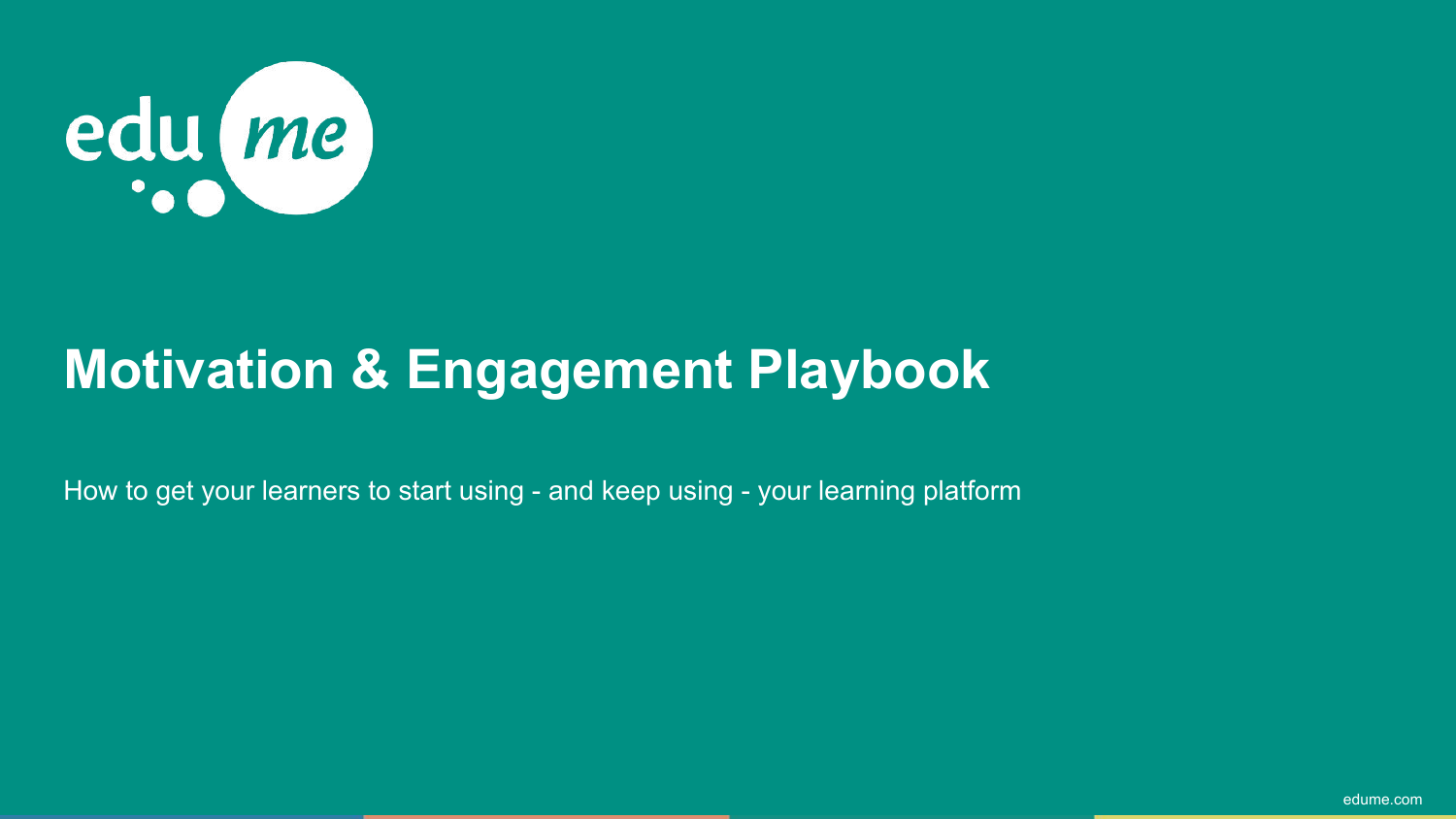

Most learning leaders already recognise the critical role of training and development in their organisations. But too many people have spent thousands of dollars on flashy content and a 'cutting edge' learning platform, only to find that

- 1. no one uses it, or
- 2. it doesn't achieve the desired business outcomes.

This is not just a **waste of time and money**: it's also **demotivating** for your workforce - not to mention making your life much more difficult (think how much harder you'll have to work to convince staff to participate in your NEXT initiative).

In this paper, we'll tackle some of these thorny questions head on:

- $\triangleright$  Why spend money on learning and development?
- ➢ Why do so many learning initiative **fail**?
- ➢ What **role** does motivation and engagement play in learning?
- ➢ And finally, what are some practical tips to help you to **develop**, **launch** and continue to **deliver** a successful learning program?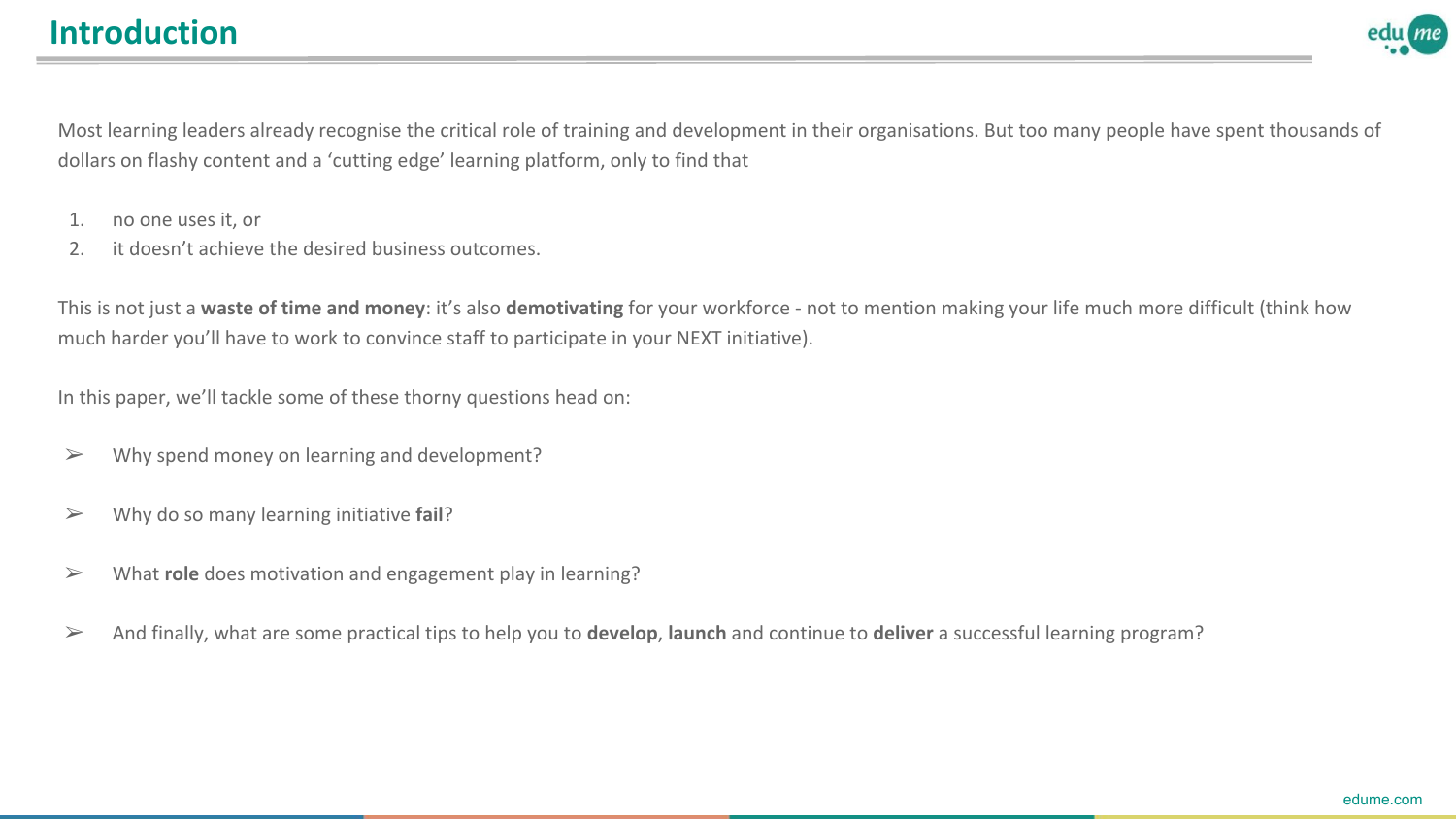

So why should you care about training in the first place? The short answer is that it makes **financial sense:**

- According to Gallup, 87% of employees worldwide are disengaged at work. **Productivity** and **profitability** often suffers as a result. The opposite is also true: in businesses with **highly engaged** teams, Gallup found that profitability increased by 21%, sales productivity by 20%, output quality by 40%, and absenteeism went down by 41%.
- In a [Dale Carnegie and MSW s](https://www.inc.com/rhett-power/science-proves-what-dale-carnegie-knew-all-along-about-motivation.html)tudy, companies with **engaged** employees outperformed others by **up to 202%.**
- A study by **[Workplace Research Foundation](https://www.elevatepoint.com/perspectives/5-statistics-on-the-roi-of-employee-engagement/)** run over a number of years found that a 10% increase in investment on employee engagement could increase profits by \$2,400 per employee per year, and that increased **employee motivation** resulted in a [higher share price.](https://www.forbes.com/2009/08/23/employee-motivation-stocks-intelligent-investing-returns.html#32fe33cf3253)

And, surprise surprise, what employees need to stay engaged, is good **learning and development opportunities**:

- "87% of millennials say **professional development** or career growth opportunities are very important to them in a job." **([Gallup](https://www.gallup.com/workplace/236477/millennials-work-life.aspx))**
- "70% of respondents said that **job-related training and development opportunities** influenced their decision to stay at their job. " (**[NCTI](https://ncti-marketing-files-prd.s3-us-west-2.amazonaws.com/documents/article/what-gap-whitepaper.pdf)**)
- 46% of employees cite **'limited opportunities to learn new skills'** as the top reason why they are bored in their current roles and looking for a change 80% indicate that **opportunities to learn new skills** would increase their interest and engagement ( **[Udemy](https://info.udemy.com/rs/273-CKQ-053/images/2016_Udemy_Workplace_Boredom_Study.pdf)**).

If that doesn't convince you, numerous studies have shown how **learning & development** can impact the bottom line:

- According to **[Salesforce](https://www.salesforce.com/blog/2015/08/how-create-high-performing-sales-culture.html)**, continuous training can yield up to **50% higher net sales** per representative.
- Companies that offer comprehensive training programs have 218% higher income per employee than companies without formalized training, and enjoy a 24% higher profit margin than those who spend less on training **[\(ATD\)](https://www.huffingtonpost.com/emad-rizkalla/not-investing-in-employee_b_5545222.html)**.
- In a study of more than 3,100 U.S. workplaces, the **[National Center on the Educational Quality of the Workforce \(EQW\)](https://www.nytimes.com/1995/05/14/us/study-ties-educational-gains-to-more-productivity-growth.html)** found that on average, a 10% increase in workforce education level led to an 8.6% gain in productivity, while a 10% increase in the value of equipment increased productivity by 3.4%.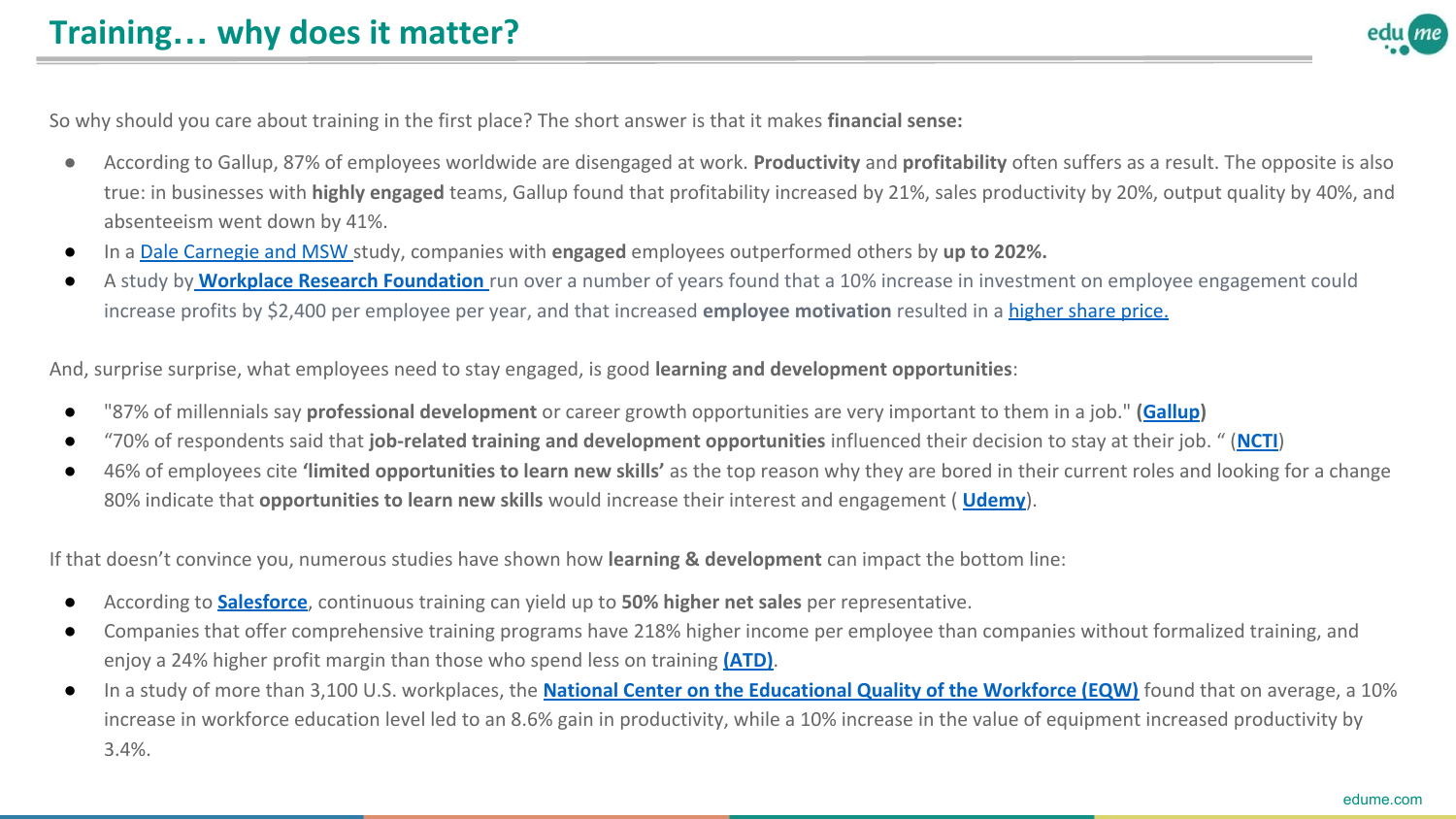

While we can agree that in theory, L&D is a good idea, there are plenty of training initiatives that flop. So how do you make sure that yours brings the desired results? There are lots of ingredients that go into the mix, but ultimately, success depends on two critical components: **motivation** and **engagement**. Without these, you're unlikely to even get things off the ground, never mind build any kind of momentum.. So what do they actually mean?

#### **Engagement**

There's no consensus on what **'employee engagement'** means, but the following definitions are a good starting point:

- *a combination of commitment to the organisation and its values, and a willingness to help out colleagues (*[CIPD\)](http://www.cipd.co.uk/subjects/empreltns/general/empengmt.htm)
- *the extent to which a person chooses to apply their talent, energy and care toward any effort [\(TD\)](https://www.td.org/insights/what-is-engagement)*
- *● employees' intellectual, physical and emotional commitment to the organization and its mission. ([Forbes](https://www.forbes.com/sites/forbescoachescouncil/2016/08/18/getting-serious-about-employee-enagement/#4fab94f65ac4))*
- *● the 'discretionary effort' that someone puts into a task: engaged employees go the extra mile vs just doing the bare minimum*
- *● engaged employees feel valued, confident, inspired, enthusiastic and empowered to do their jobs ([Dale Carnegie\)](https://www.dalecarnegie.com/en/resources/emotional-drivers-of-employee-engagement)*

#### **Learner engagement**

While *employee engagement* refers to overall engagement in one's job, *learner engagement* refers specifically to the act of learning. We can describe it as the degree of **attention, curiosity, interest, and passion** that individuals show while learning. Why does it matter? Because the **more engaged** a learner is, the better they will **understand, remember** and **apply** the material they've learned - giving you better ROI on your training investment.

Some people view engagement in terms of '**flow'**, a phenomenon identified by psychologist [Mihaly Csikszentmihalyi](https://positivepsychologyprogram.com/mihaly-csikszentmihalyi-father-of-flow/) as a state of "*energized focus, full involvement, and enjoyment in the process of the activity".*

But if someone is **'engaged',** isn't that the same as saying that they're **'motivated'**? Not quite.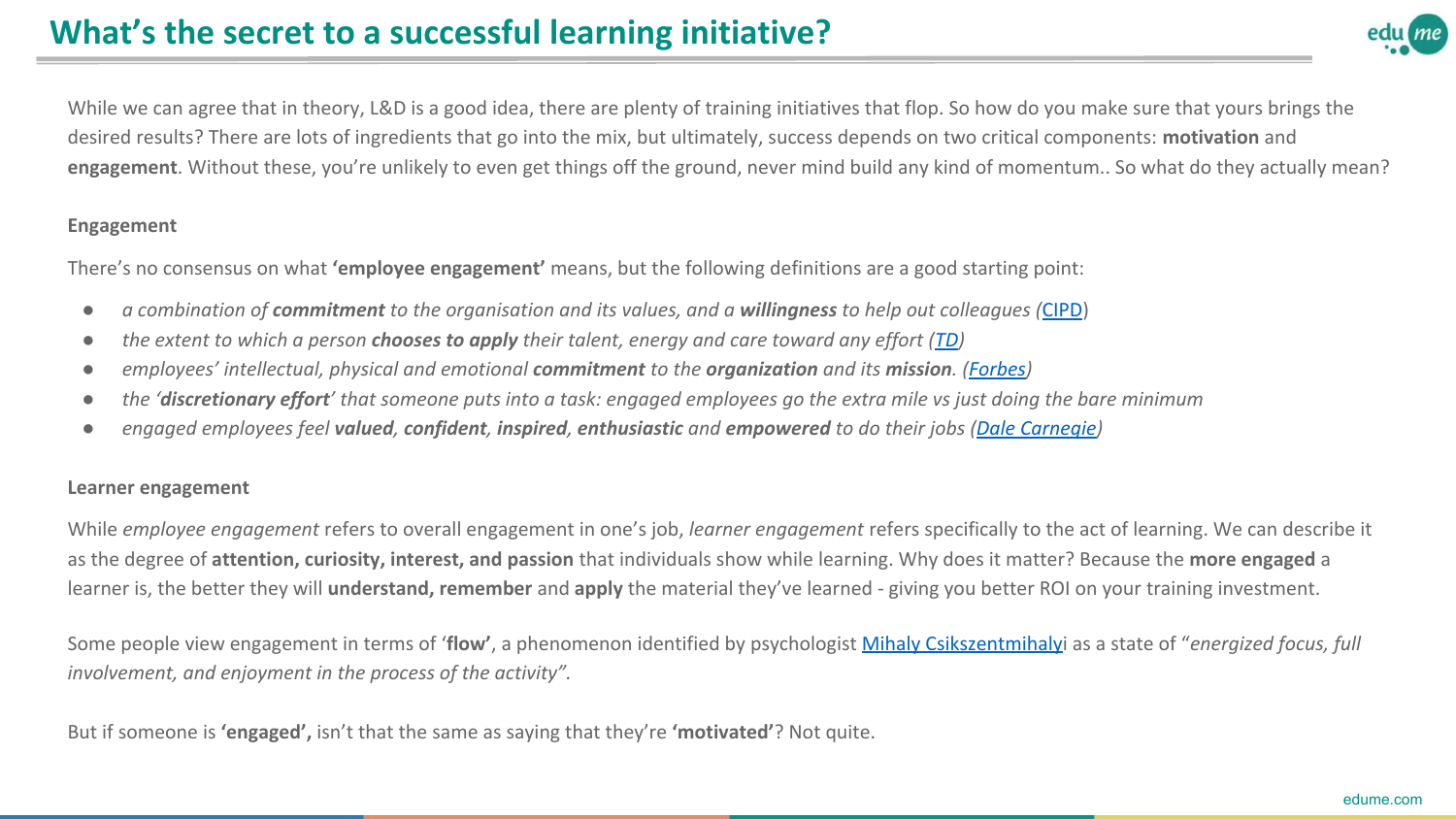

Although we tend to use these terms interchangeably in the workplace, there are some important differences between motivation and engagement.

#### **Motivation**

- motivation is a **reason** that drives someone to act in a particular way *e.g. putting in extra hours to close a tricky deal in order to earn a sales bonus, or because you enjoy the thrill of a challenge*
- this reason can be **external** (extrinsic motivation), or it may come from **inside** the individual (intrinsic motivation)
- **intrinsic** motivation arises from **doing** the activity, whereas **extrinsic** motivation comes from the **consequences** of doing the activity *e.g. if you enroll in a course because you enjoy expanding your knowledge, you are intrinsically motivated; if you're doing it to earn a raise or promotion, you're extrinsically motivated*

#### **Motivation vs engagement**

- basically, motivation is what brings you to the activity or task, while engagement is what you experience while you're doing it
- in some ways, engagement is similar to intrinsic motivation, because it's focused on the **experience** rather than the **outcome**
- if you're strongly **motivated** to do something, there's a much greater chance that it will hold your attention and you'll put effort into it i.e. you'll be **engaged**
- **●** however, you can be actively **engaged** in a task without having a real motive for doing it, and you can also be **motivated** to do something but not be fully **engaged** in the activity.

You're probably starting to see how learners who are motivated but not engaged (and vice versa), will not succeed in their efforts. We can plot a matrix to illustrate these different scenarios.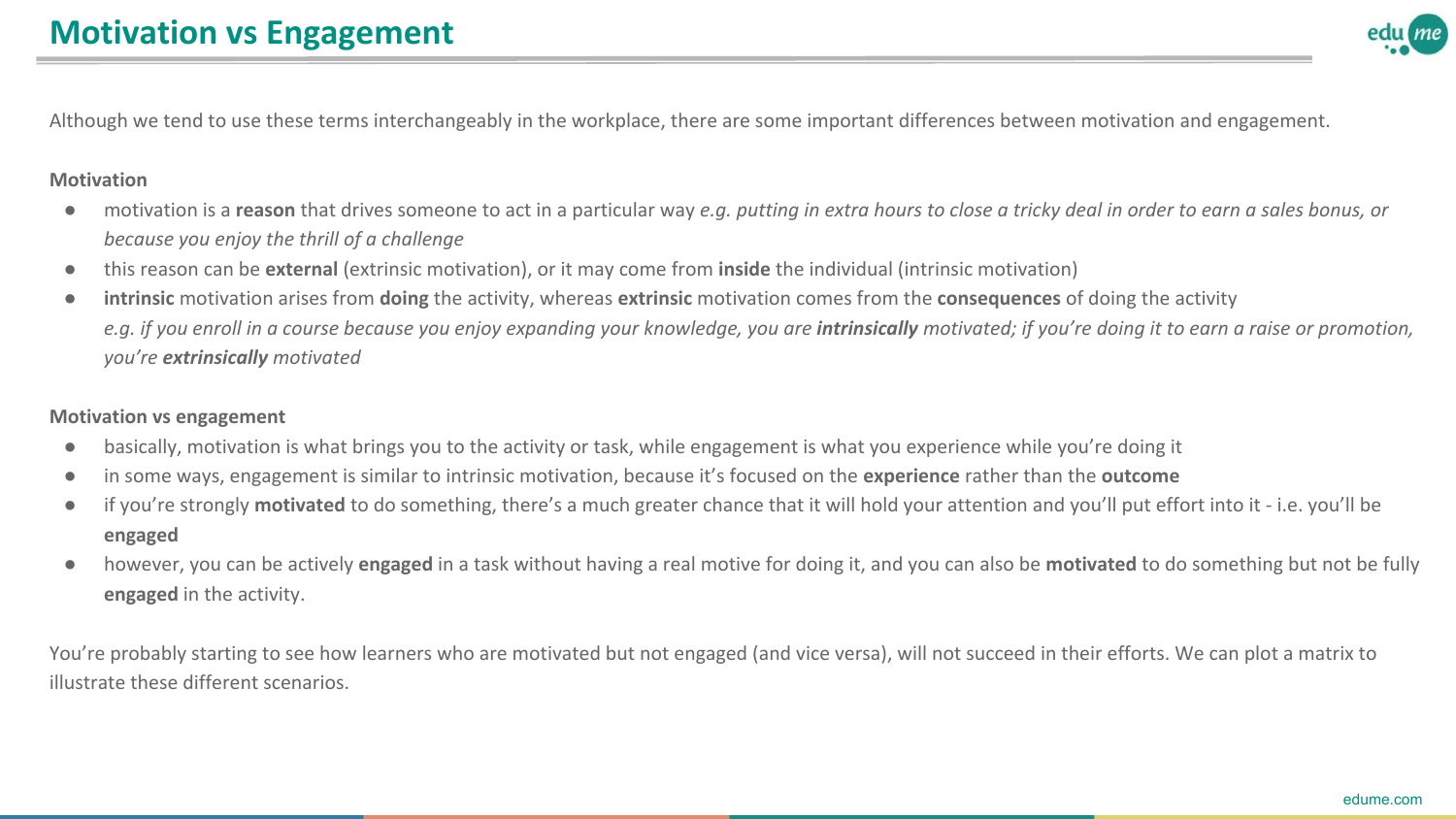

|                | <b>Not motivated</b>                                                                                                                                                                                                                     | <b>Motivated</b>                                                                                                                                                                 |
|----------------|------------------------------------------------------------------------------------------------------------------------------------------------------------------------------------------------------------------------------------------|----------------------------------------------------------------------------------------------------------------------------------------------------------------------------------|
| Not engaged    | the learner has no compelling reason to learn,<br>$\bullet$<br>and is failing to connect with the material<br>learning outcomes are not achieved<br>$\bullet$<br>especially common with mandatory or<br>$\bullet$<br>compliance training | Ш<br>the learner has reason to learn but is struggling<br>$\bullet$<br>to connect with the material<br>some learning will occur, but slowly and/or<br>$\bullet$<br>sub-optimally |
| <b>Engaged</b> | $\mathbf{III}$<br>the learner is not driven to learn but the<br>course is holding their interest and attention                                                                                                                           | IV<br>the learner has a strong reason to participate<br>$\bullet$<br>in the program, and is paying attention to the                                                              |
|                | learning is incidental but possible<br>$\bullet$<br>learning success depends on content quality<br>$\bullet$<br>and instructional techniques                                                                                             | course<br>optimal learning environment with the most<br>$\bullet$<br>likely chance of success                                                                                    |

Clearly the worst possible scenario is quadrant I, where learners are neither motivated nor engaged. And the most effective learning occurs in quadrant IV, where individuals are motivated AND engaged.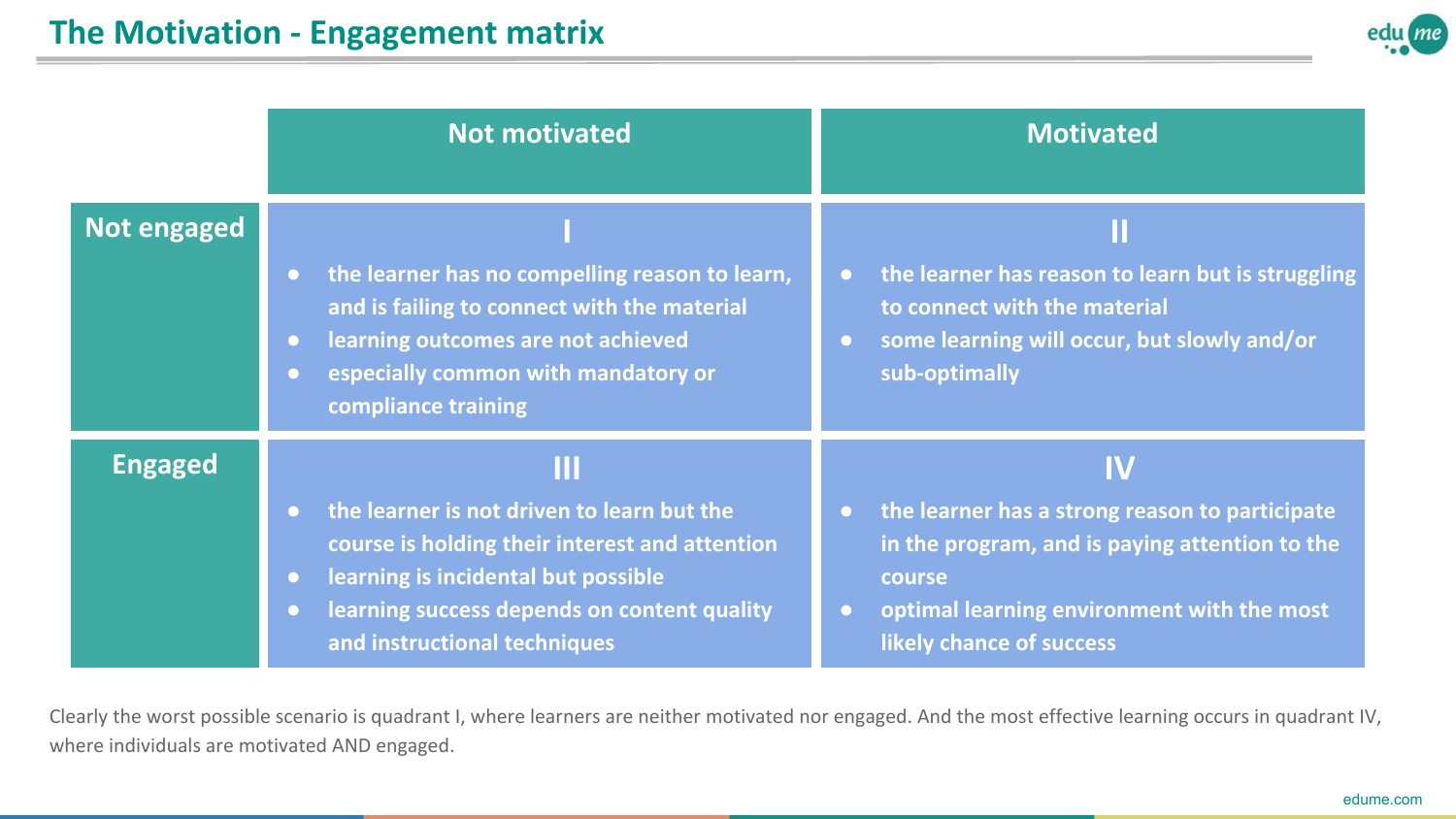

That's all great, but how will it help me create an effective learning program? Let's recap:

MOTIVATION focuses on the 'WHY' of the activity - giving people a good **reason** to do something. ENGAGEMENT focuses on the 'WHAT' of the activity - making sure that the experience itself is enjoyable, challenging and, well - **engaging**!

So if your training initiative is to achieve your learning outcomes and business goals, you need to give your learners a REASON to participate in the program, as well as an engaging EXPERIENCE.

### **Learning is intrinsically motivating**

*"But learning is boring… how am I ever going to motivate my employees to complete the training?"* In fact, the opposite is true, and humans are **hardwired to enjoy learning**. In Raph Koster's brilliant book '*[A Theory of Fun for Game Design](https://www.learningsolutionsmag.com/articles/848/well-read-a-theory-of-fun-for-game-design)*', the author explains how fun and learning are inextricably intertwined, describing the happy chemicals that are released in the brain at that *"moment of triumph when we learn something or master a task.*" I.e. the main reason we enjoy games is due to the fun of **mastery**, **comprehension** and **solving puzzles**, i.e. from learning!

#### **But before you get too excited...**

- just wanting to do something does NOT mean that you'll do it (think of those unused gym memberships and home exercise machines...)
- there are always a dozen other important things which are competing for our time and attention
- not all learners will be interested in every topic ; some topics can be hard-going even for the most dedicated learner

Let's take a closer look at how you can MOTIVATE your learners.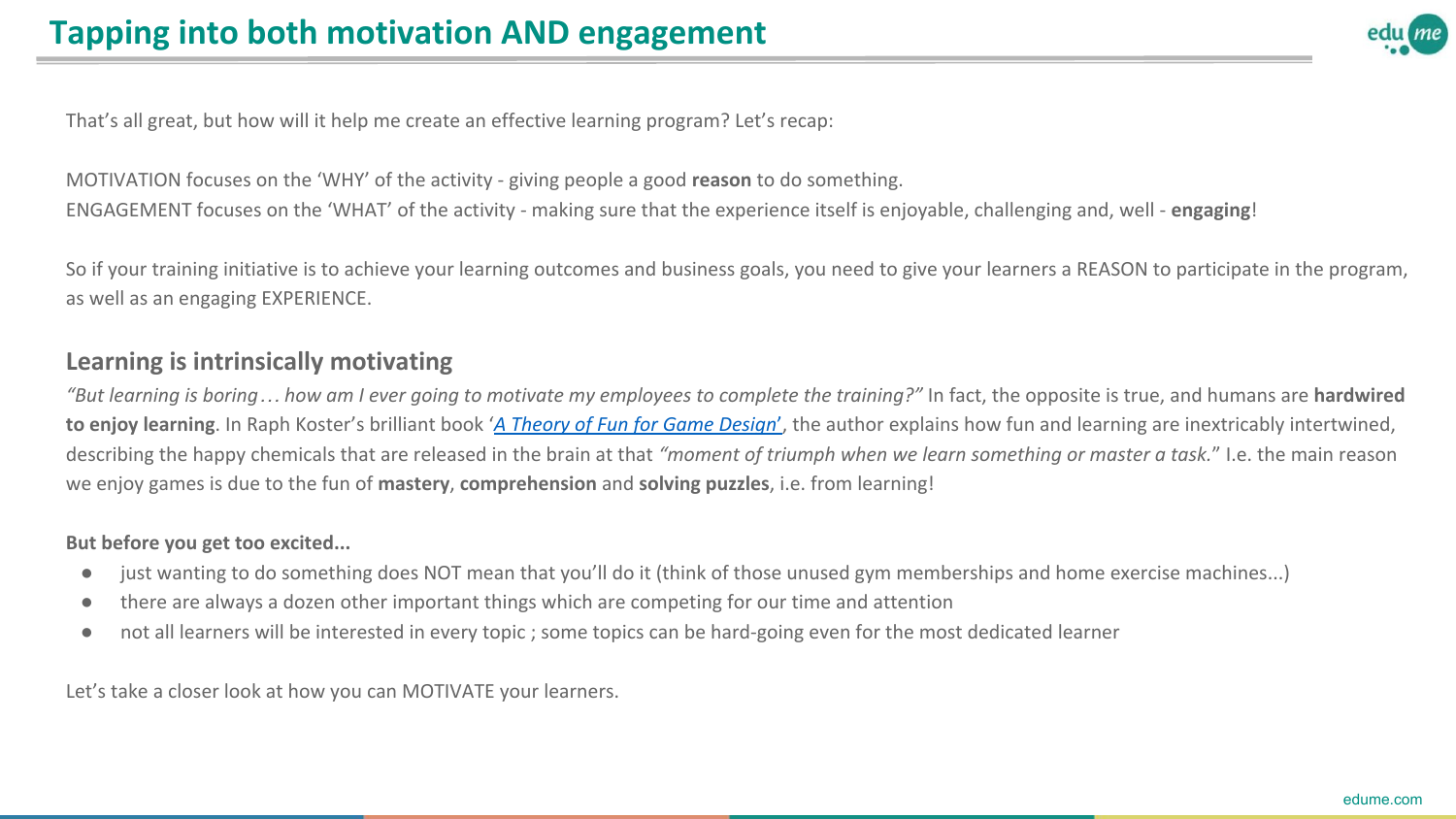

Countless theories of motivation have been proposed over the years to explain why we act the way we do. One of the best-known ones is **[incentive theory](https://www.verywellmind.com/the-incentive-theory-of-motivation-2795382)**, which suggests that behaviour is motivated by a desire for **reinforcement** or **incentives**. So what exactly is an incentive, and how can you use it?

#### **Incentives**

- incentives are a **way to motivate** people to do something *e.g. the promise of a stock option or commission, or the threat of losing your job*
- incentives can be POSITIVE or NEGATIVE we usually describe these as **sticks** or **carrots**
- incentives are usually **external**, however some incentives can trigger **internal** rewards like feelings of **accomplishment, community** or **autonomy**
- incentives should always have a **time period**, a measurable **action or goal**, and a **reward** or outcome associated with them

#### **Rewards**

- a reward is a **prize or benefit** given to someone for an achievement, for good performance, etc.
- rewards can be **extrinsic** or **intrinsic, positive** or **negative** (i.e. a **penalty** or **punishment**)
- extrinsic rewards can be **monetary** *(e.g. a cash prize or gift certificate)* or **non-monetary** *(such as a trophy or formal recognition from your boss)*

#### **Motivation, Reward or Incentive?**

- **motivation** and **incentives** provide a CAUSE for an action or behaviour, whereas **rewards** are a RESULT of the behaviour
- incentives are offered BEFORE the action takes place, while a reward or penalty is given AFTER the behaviour
- a reward can be **unplanned** *e.g. your boss might give you an unexpected pat on the back to reward a special achievement*
- rewards can also be strong **motivators**, as they **reinforce** the target behaviour (you'll continue to perform well in the hope that you'll be rewarded again)
- with extrinsic motivation, we act specifically to **earn a reward** or **avoid a punishment**; with intrinsic motivation, the **activity itself** is rewarding (or provides an **internal reward**)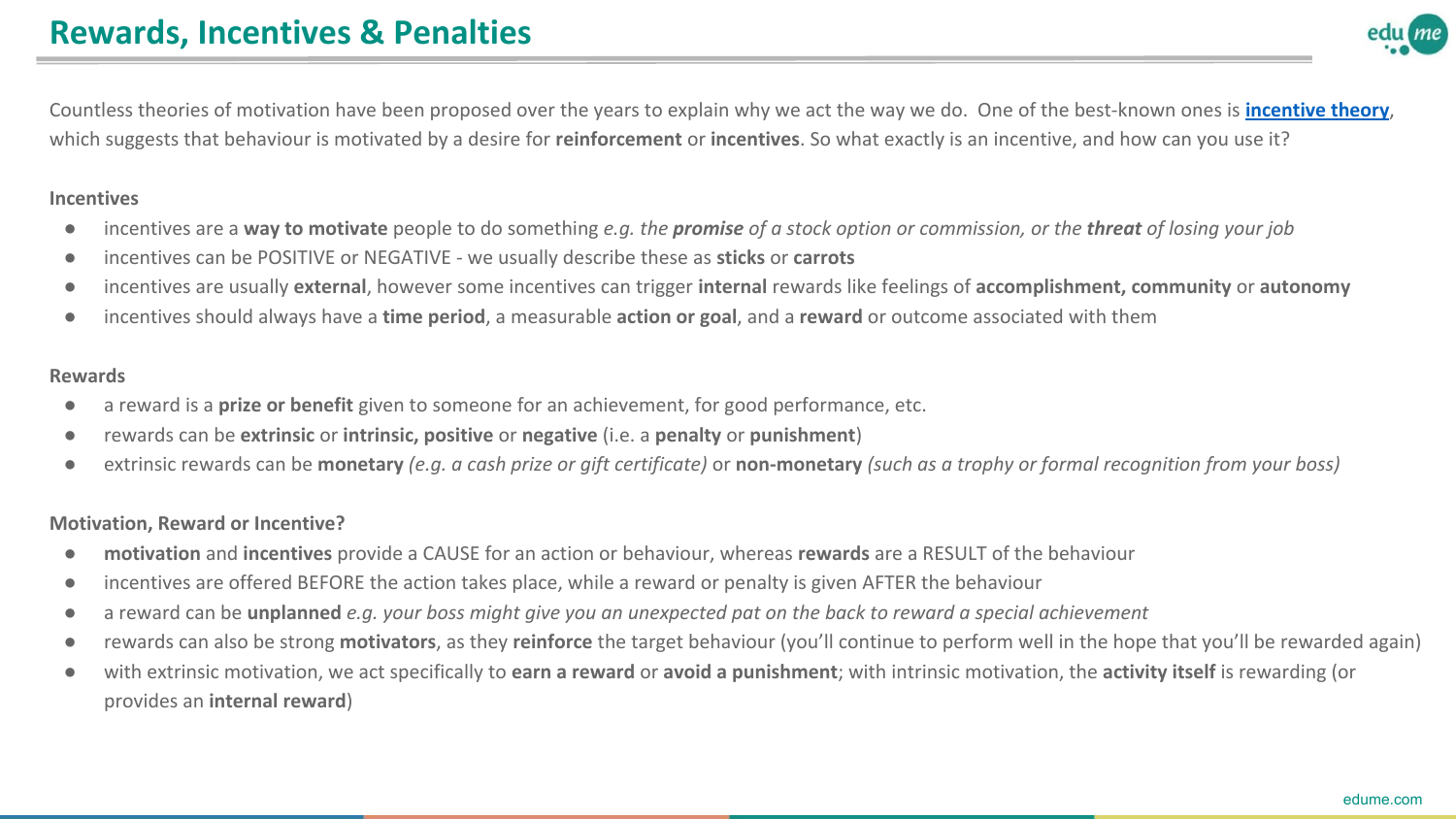

Rewards, penalties and incentives can be effective ways to motivate your learners, but they can also work against you if used incorrectly.

- if someone is already **intrinsically motivated** to do something because they enjoy it, then they don't need any rewards or incentives to participate
- in fact external incentives can REDUCE their level of motivation, because it puts the focus on the **outcome** instead of the **activity**
- if we have to be 'paid' or persuaded to do something, we start to perceive the activity negatively and once the incentive is removed, our motivation disappears and we stop doing it
- in psychology, this is known as the **overjustification effect**  we start to justify our actions in terms of the incentive that was offered (even if we didn't need the incentive in the first place)
- **negative** incentives can be effective in promoting a specific behaviour, but can have a damaging effect on **morale** and overall satisfaction
- **extrinsic** rewards can sometimes make people feel anxious, as they're not in control of their own happiness if they receive praise or recognition for their actions, they get a buzz, but if they don't receive anything, they'll feel demotivated; these ups and downs can become stressful and may cause employees to avoid the activity entirely
- if you promise rewards and penalties but then don't **deliver or enforce** them (or don't do this quickly enough), you'll lose credibility and the incentive will become meaningless
- complex incentive schemes can also be an **administrative nightmare** of calculating points, activity, bonuses and rewards… don't do this to yourself (or your learners)!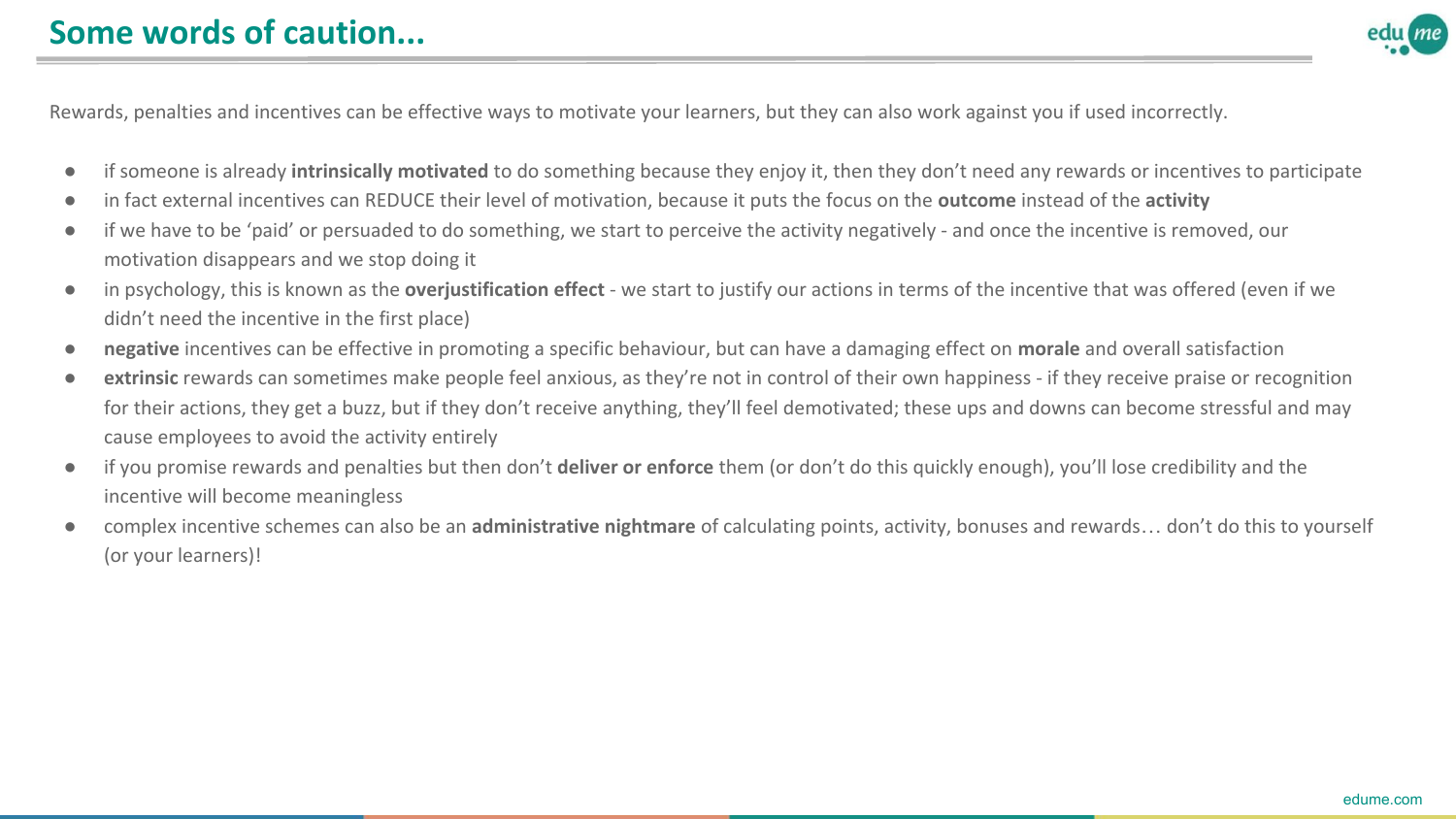## **The Motivation Matrix**



You can visualise these options as a grid of intrinsic vs extrinsic, positive vs negative motivators. Although a mixture of motivators can be effective, generally the greatest wins are in **quadrant I: Intrinsic - Positive** motivators (see the [Appendix](#page-16-0) for a more detailed list of triggers and motivators).

|                 | <b>Intrinsic / Internal</b>                                                                                                                                                                                                                                                                                                                                                         | <b>Extrinsic / External</b>                                                                                                                                                                                                                                                                                            |
|-----------------|-------------------------------------------------------------------------------------------------------------------------------------------------------------------------------------------------------------------------------------------------------------------------------------------------------------------------------------------------------------------------------------|------------------------------------------------------------------------------------------------------------------------------------------------------------------------------------------------------------------------------------------------------------------------------------------------------------------------|
| <b>Positive</b> | For example:<br><b>PASSION (doing something that you love)</b><br>❤<br>SELF-VALIDATION (the feeling of doing something worthwhile)<br>♦<br>MASTERY (the satisfaction of getting good at something,<br>❖<br>gaining a skill)<br><b>OUTCOME: Success, fulfilment and happiness</b>                                                                                                    | <b>MONETARY:</b><br>e.g. cash prize, bonus, salary increase, commission, phone<br>or travel allowance, gift voucher<br><b>NON-MONETARY:</b><br>e.g. recognition, a certificate, promotion, or company car<br><b>OUTCOME: some sense of success, but dependant on</b><br>others for continued happiness and fulfillment |
| <b>Negative</b> | Ш<br>For example:<br>FEAR OF FAILURE (avoiding a task because you might fail)<br>◈<br><b>INSECURITY (feeling uncertain about yourself or your future)</b><br>◈<br>FEAR OF MISSING OUT (anxiety that others are doing or getting<br>◈<br>something that you've been excluded from)<br><b>OUTCOME: Success with high burnout and some unhappiness even</b><br>after achieving success | IV<br>For example:<br>fear of losing your job, getting a pay cut / losing<br>earnings, losing the respect of your colleagues or<br>manager<br>fear of embarrassment<br><b>OUTCOME: some success, but continued feelings of anxiety</b><br>and unhappiness, even after attaining success<br>edume cr                    |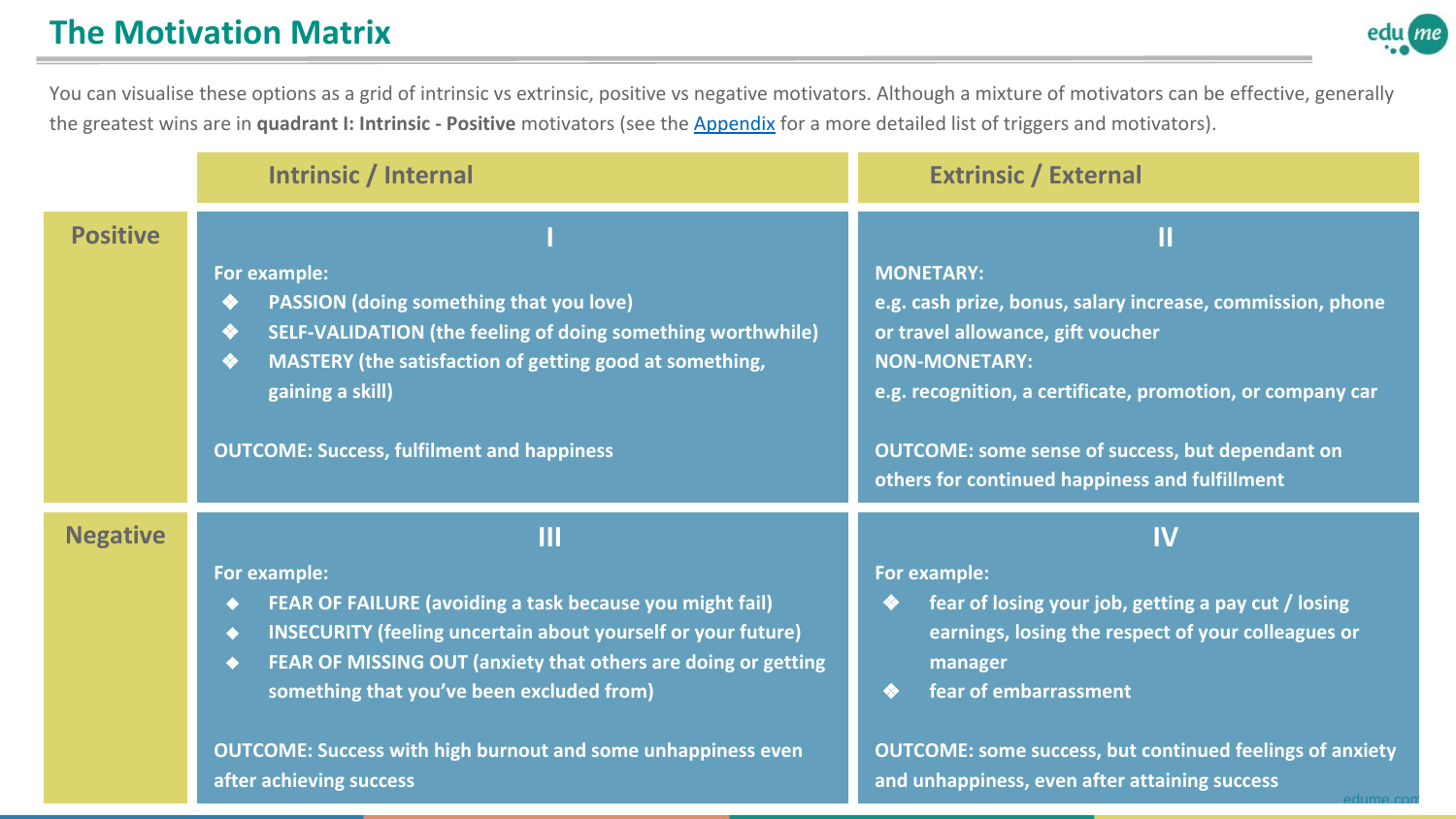

You can use incentives and rewards to motivate your learners effectively by following some basic guidelines:

- try wherever possible to use **intrinsic** rather than extrinsic motivators; they're more powerful and long-lasting, and will lead to more successful learning (and more motivated learners)
- the **quicker** you can **demonstrate** intrinsic rewards, the better *e.g. ensure that learners get immediate feedback on their progress and can quickly apply the skills they've learned, to trigger feelings of mastery and competence*
- use treats or **small rewards** like a *fun prize, coffee voucher, points or badges*: when rewards are **large enough** to trigger behaviour but **too small** to fully justify the behaviour, individuals will seek another reason to explain their efforts
- use [variable rewards](https://techcrunch.com/2012/03/25/want-to-hook-your-users-drive-them-crazy/) research shows that we are more likely to change our behaviour and develop habits when rewards are **unpredictable**
- be careful how you **position** the task or incentive, as the same reward can be perceived either **positively** or **negatively**; if a job is extremely well-paid, is it because it's highly competitive, or because it's so unpleasant that people must be coerced into taking it? (We can all learn a lesson in PR from [Tom](https://medium.com/@thenthgen/the-most-important-life-lesson-from-tom-sawyer-e92f86f6afb3) [Sawyer's](https://medium.com/@thenthgen/the-most-important-life-lesson-from-tom-sawyer-e92f86f6afb3) fence-painting adventures...)
- use external incentives that also feed an intrinsic reward *e.g. a trophy, new job title, or added job responsibility can also give the individual a sense of competence, accomplishment or purpose*
- make sure that your incentives are encouraging the **right kind of behaviour** *e.g. reward learners for applying knowledge (by linking rewards to KPIs), rather than for completing a course as quickly as possible*
- use **different rewards** for different tasks: in his book "*[Drive](https://www.amazon.co.uk/dp/1594484805)*", Daniel Pink says that external rewards can motivate us to perform **routine** or boring tasks, but should never be used with complex or **creative** tasks; intrinsic rewards allow people to focus on the experience, so they're more likely to come up with novel ideas and creative solutions *e.g. use extrinsic incentives to encourage your sales team to memorise a list of prices, but not to come up with solutions to deal with difficult customers*
- use negative incentives only when absolutely necessary, and **balance** them with positive rewards *(e.g. impose a small penalty for staff who don't complete a test, while also giving prizes and recognition for the most active participants).*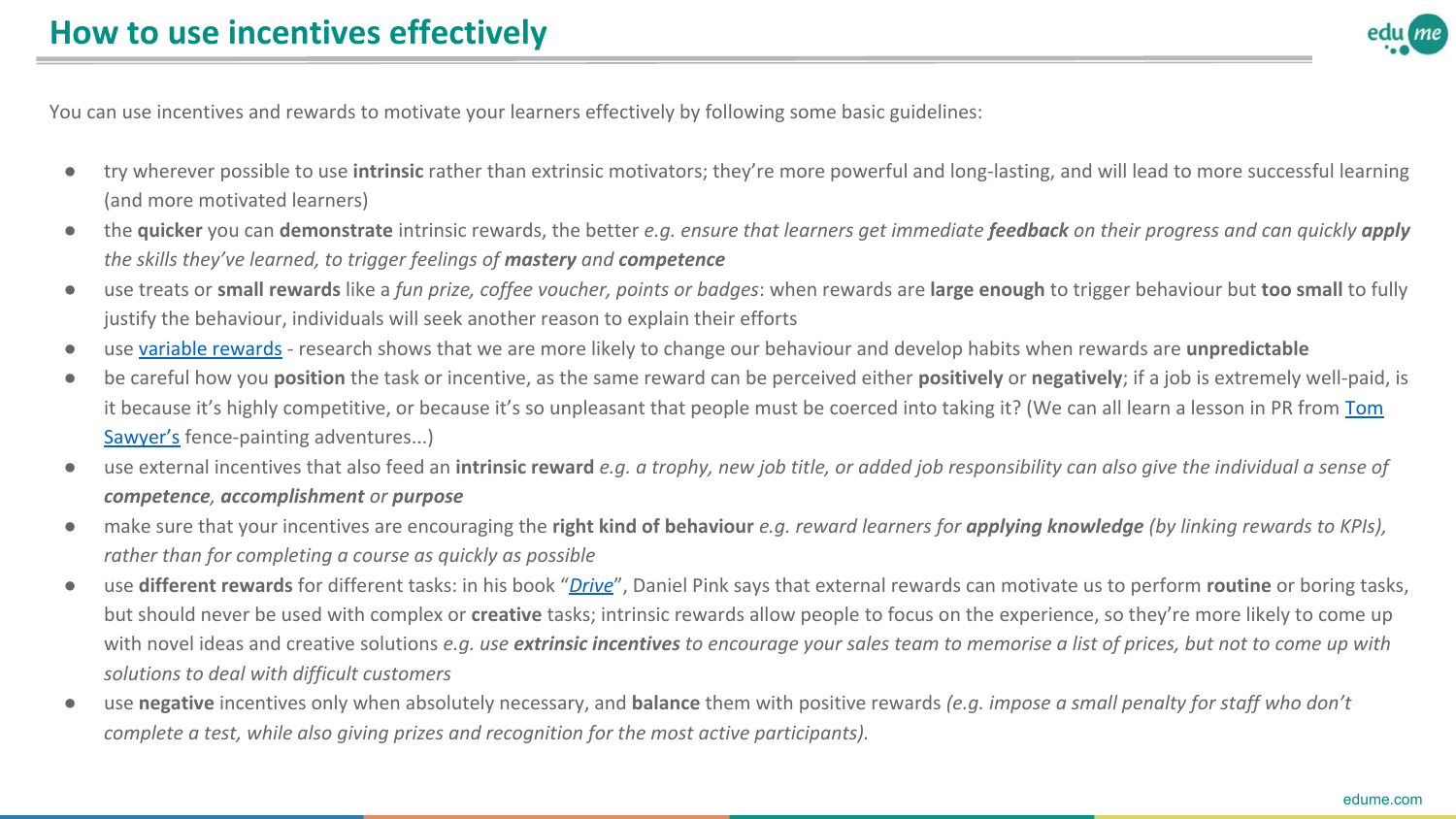

Here are some more ways to use **motivation** to increase the effectiveness of your learning initiative:

- you can't motivate your learners effectively if there isn't a strong REASON for the training program: make sure you've done a thorough [needs](https://hr-guide.com/data/G510.htm) [analysis](https://hr-guide.com/data/G510.htm) to see what performance gaps and learning gaps will help you achieve your business objectives
- involve **end-users a**s well as **managers** to find out what the training program should include a top-down approach will build resentment
- know your **audience**: motivation is personal, and what gets one person excited will put another to sleep: do **surveys** to find out what people are interested in, what challenges they face, what they need to know to be more productive, what kinds of training they enjoy, etc.
- give them a **reason to participate**
	- explain **why** you're introducing or running the program, and how it affects them
	- make sure that the connection between the training and your business outcome is clear (if learners participate actively in the program and don't see an impact in their work, they'll be demotivated - and much less likely to take part next time round)
	- can your business goal actually be solved by training? if not, then everyone will end up frustrated
- show them the **value** of the program how will it benefit them personally? will they increase their tips, commission, earnings, etc?
	- increase the **perceived value** of the program, for example by making it 'invitation only', or by setting criteria for participation; subconsciously, we value something more if there is a price attached, so consider having employees invest some of their free time in the program, or spend part of their training allowance or benefits package on the program
	- impose penalties for non-participation *e.g. if staff don't use the platform their accounts and progress will be deleted, or they won't be able to take part in other incentive schemes (but make sure you give them opportunities to 'redeem themselves' and win back their access)*
	- share **success stories** and case studies of how employees have increased their earnings, improved productivity, etc. through the program
- plan a **communication campaign** around the program, to let employees know all the above use a variety of channels, and **repeat** the message over a period of time to ensure it gets through; don't wait for the last minute, either: start building buzz well before the launch, to get people excited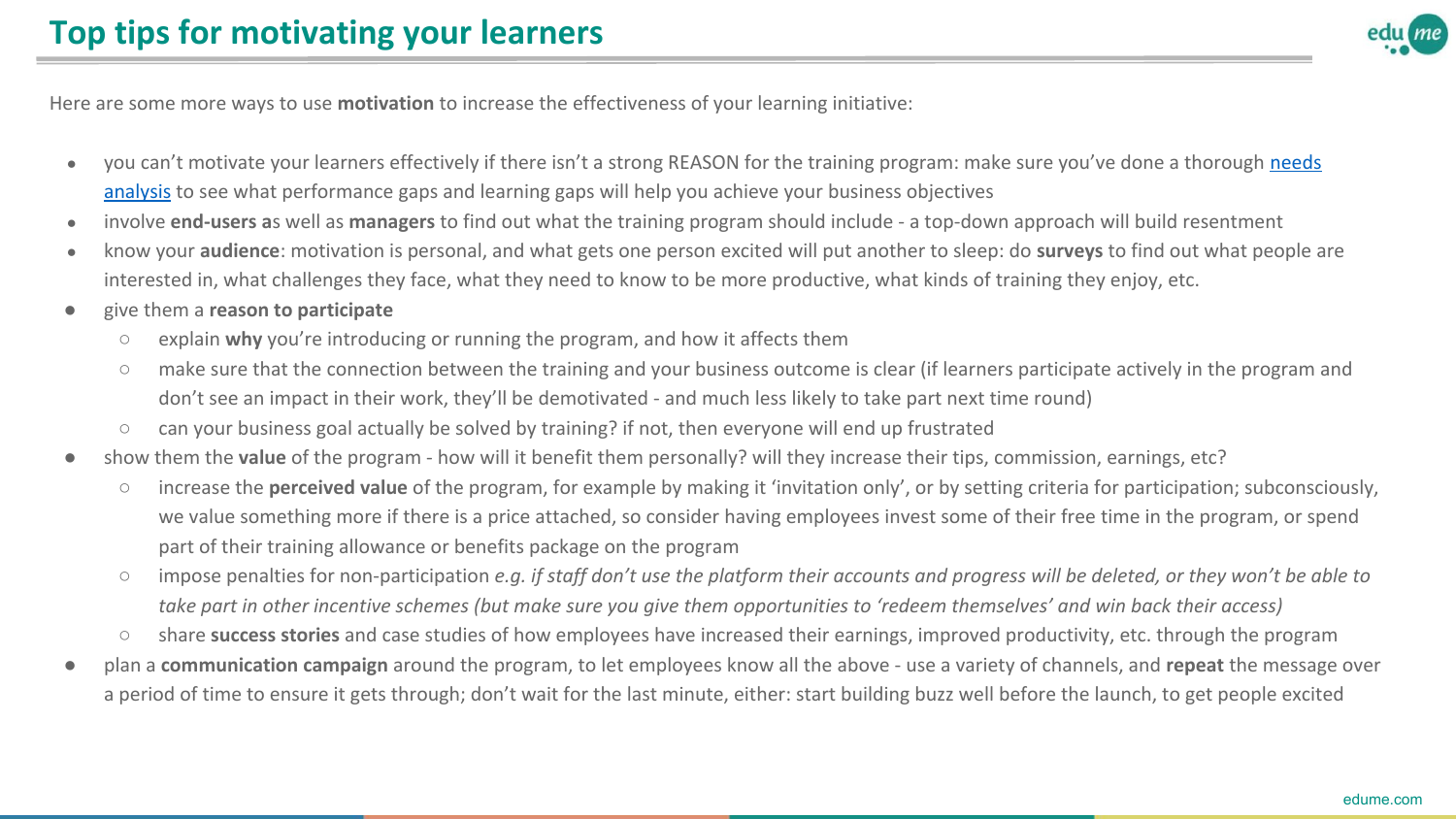## **Turning to engagement...**



You should now have a pretty good understanding of how to motivate your learners, by understanding what makes them tick, by appealing to different internal drives and triggers, and by using a variety of different incentives and rewards.

We turn next to the other side of the equation: **engagement**. Once you've persuaded your learners to come to the table, there are countless factors that could influence how good - or bad - the **learning experience i**s, and how well you'll hold their attention. For example:

- the trainer
- the other learners
- the course content
- the learning platform
- the physical learning environment

… as well as a host of unpredictable external factors: did the learner get enough sleep last night, or do they have a cold? Are they stressed out because of problems at home, or distracted by other projects and assignments?

For this discussion, we'll assume that you're training learners in an online environment - although of course a lot of the same guidelines apply to face to face or blended learning. In this case, the main components of the learning program that you have control over is the content of the program, the choice of platform and technologies, and the logistics of the launch.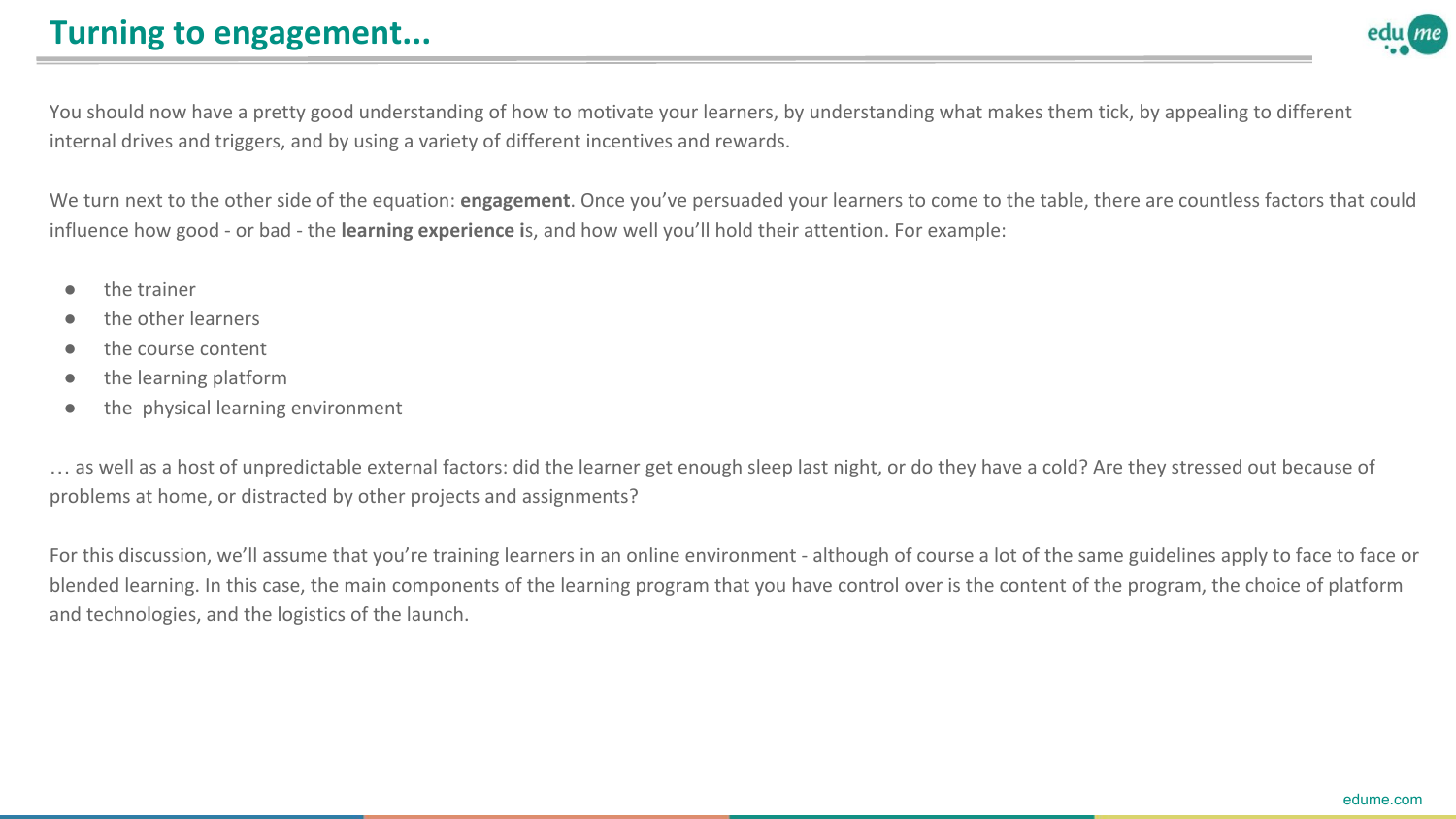

Unfortunately, many learning initiatives fail by simply ignoring the basics, e.g. the **learning content.** Make sure you've considered the following before launching *your* program:

- make sure that your **content** is prepared in advance, and that you've developed **enough material** to keep people busy for a few weeks, and let them **binge** if they feel the need - there's nothing worse than getting people excited and then leaving them hanging with an empty screen
- use **microlearning** principles: make your lessons short (under 5 minutes), and use short messages and tips for variety
- use **video** it's much more engaging than text, and it's how modern humans prefer to consume their content
- get the **level** right: too difficult and they'll give up, too easy and they'll get bored, and won't learn anything. aim for the '*Zone of Proximal [Development'](https://www.edsurge.com/news/2017-08-01-let-learners-get-in-their-zone-of-proximal-development)*: learning happens in the sweet spot between the '**comfort zone**' and the '**panic zone'**
- since your learners may be at different levels, use optional **scaffolding** and **variable pathways** through the learning material
- use good **learning design principles**: learner-centric, interactive, clear objectives and explanations, variety in your media and activities, summaries and checklists, etc.
- use music, humor, storytelling, emotional hooks, visuals, etc. to **grab attention**
- keep your text light, **conversational**, and informal as far as possible, where appropriate use emojis, abbreviations, slang, etc. to talk to people on a personal level
- make it **personalised** the content should be tailored to the individual and what they need to know; try to also use your own people in the content: incorporate personal examples and experiences, use team photos, videos or stories, and ask how they solve particular challenges
- use **gamification** techniques: friendly **competition** is a great way to make an activity more enjoyable think leaderboards, trophies, certificates, or progress reports; award a prize to the learner of the week, or to the best team or region… the possibilities are endless!
- and if you feel that you don't have the skills or resources to produce something worthwhile and engaging, call in some **experts**, whether for content development, video production, a more in-depth needs analysis, or the full Monty.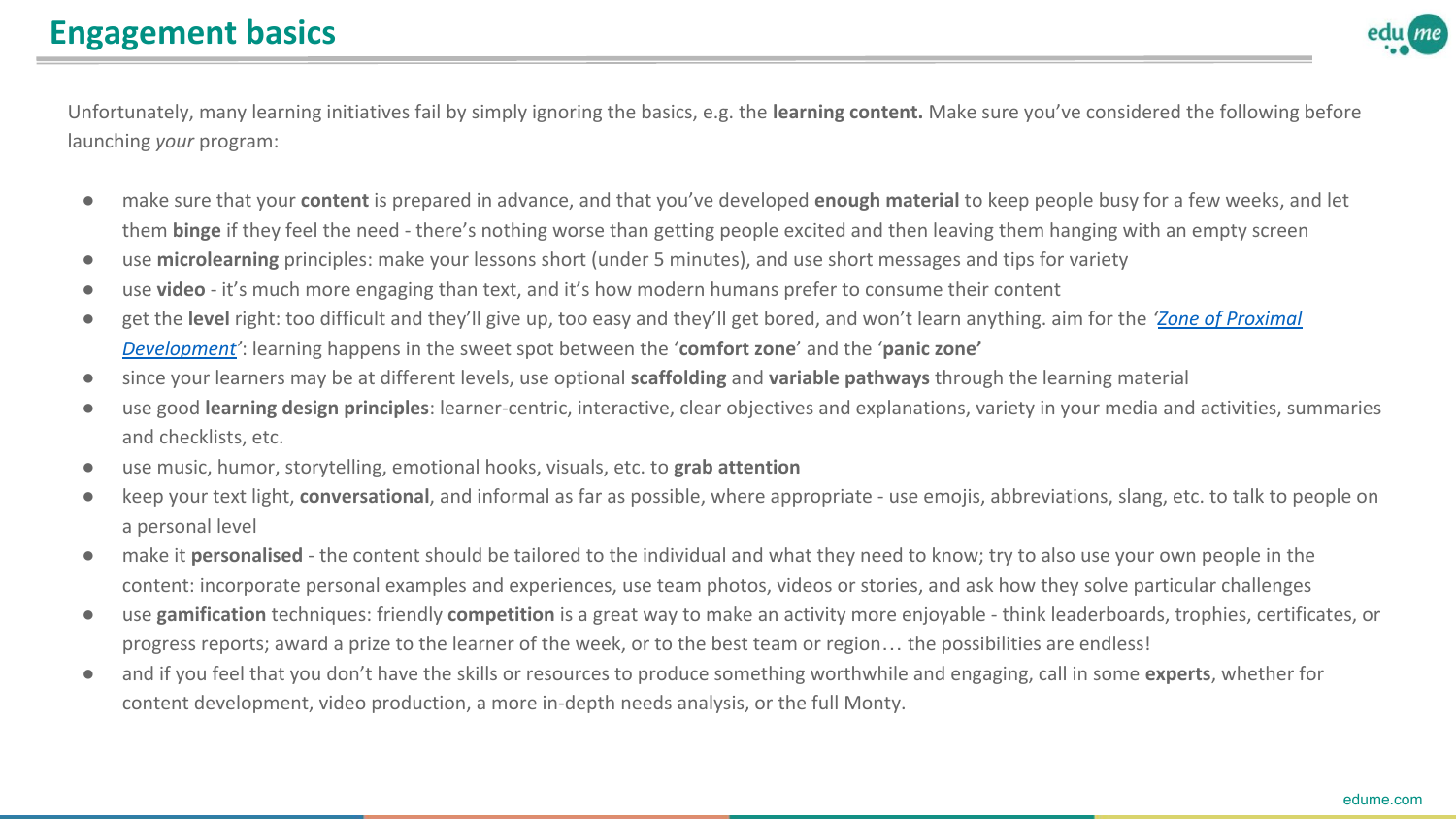

**Content** is critical, but don't neglect the **logistics** of the launch either:

- reduce any **friction** & make everything as **smooth** and **painless** as possible
	- make sure that the learning platform is **easy to use** and highly **accessible** *e.g. content and platform available in the local language, available on all devices, attractive design, simple interface, quick sign up and sign in (and preferably no need to sign in every time)*
	- think about your learners' **environment** and specific **challenges** *e.g. make sure the app is easy to download, doesn't use much data, can work offline, etc.* - and consider giving devices to your learners (if they don't have their own), or making shared devices available
- make a great **first impression**  and then keep up the **momentum** with consistently good content and a smooth experience; before long the learning will have become a habit
- **pilot test** with small groups to iron out any glitches and make sure everything runs like clockwork and get feedback to see what can be improved (besides identifying possible barriers to a full launch, your learners will feel more invested in the program if they're able to **contribute** their ideas.)
- find out how **previous training program**s have been perceived: did learners enjoy them? why / why not? what type of learning activities did they enjoy the most / least?
- use **analytics** to keep tabs on engagement: how many users are starting the program, accessing the platform, completing lessons and coming back regularly to learn - this way you can take quick action if you spot any areas of concern *(e.g. if almost all users are starting but not finishing lessons, perhaps your content is too difficult or too long; if you've got fantastic lesson content but no one is accessing the platform, you might need to focus your efforts on promoting the program).*
- *●* promote **autonomy** by giving learners a choice over **what and when** they learn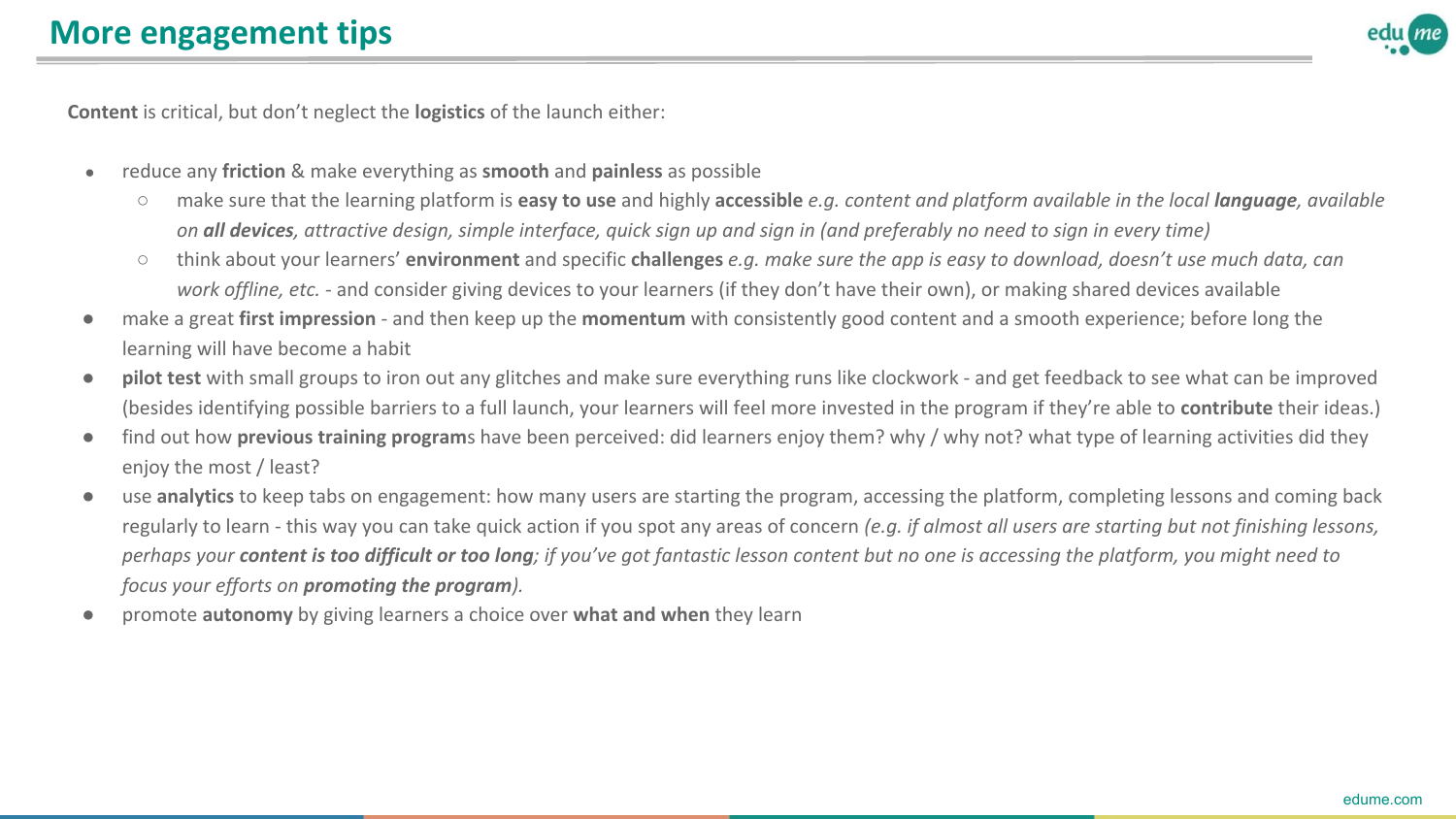

We've covered some pretty broad areas today, but let's condense it down to some key takeaways:

- for a successful training program, you need to engage AND motivate your learners
- to boost engagement:
	- use a learning **platform** that's fun and easy to use
	- prepare engaging **content** (short, fun, relevant...)
	- use video, gamification, microlearning and personalisation to boost engagement
	- give your program the best chance of success with a successful **launch** don't skimp on **planning**, **pre-launch testing** as well as **promotion**
- to boost motivation:
	- use a mix of positive, negative, internal and external incentives but focus most of your effort on developing INTRINSIC motivation
	- target your motivation mix to your specific audience what makes them tick?
	- tap into **intrinsic motivation** by building an enjoyable and **engaging** learning experience
	- provide some **external** motivation too: ensure that learners have a REASON to participate in the learning program; this will help them get over any initial hurdles when starting the program; it will keep them focused when other things are competing for their time and attention, and get them through more challenging or less interesting sections of the program
- finally, when you've hit on the magic ingredients of motivation and an engaging experience, don't shoot yourself in the foot by putting other barriers in the way of success: make sure the **environment** is conducive to learning; that people have enough **time**, management **support**, and the right **tools, devices & equipment** to learn; **plan and test** the program carefully, and **communicate** a **consistent message** about the program